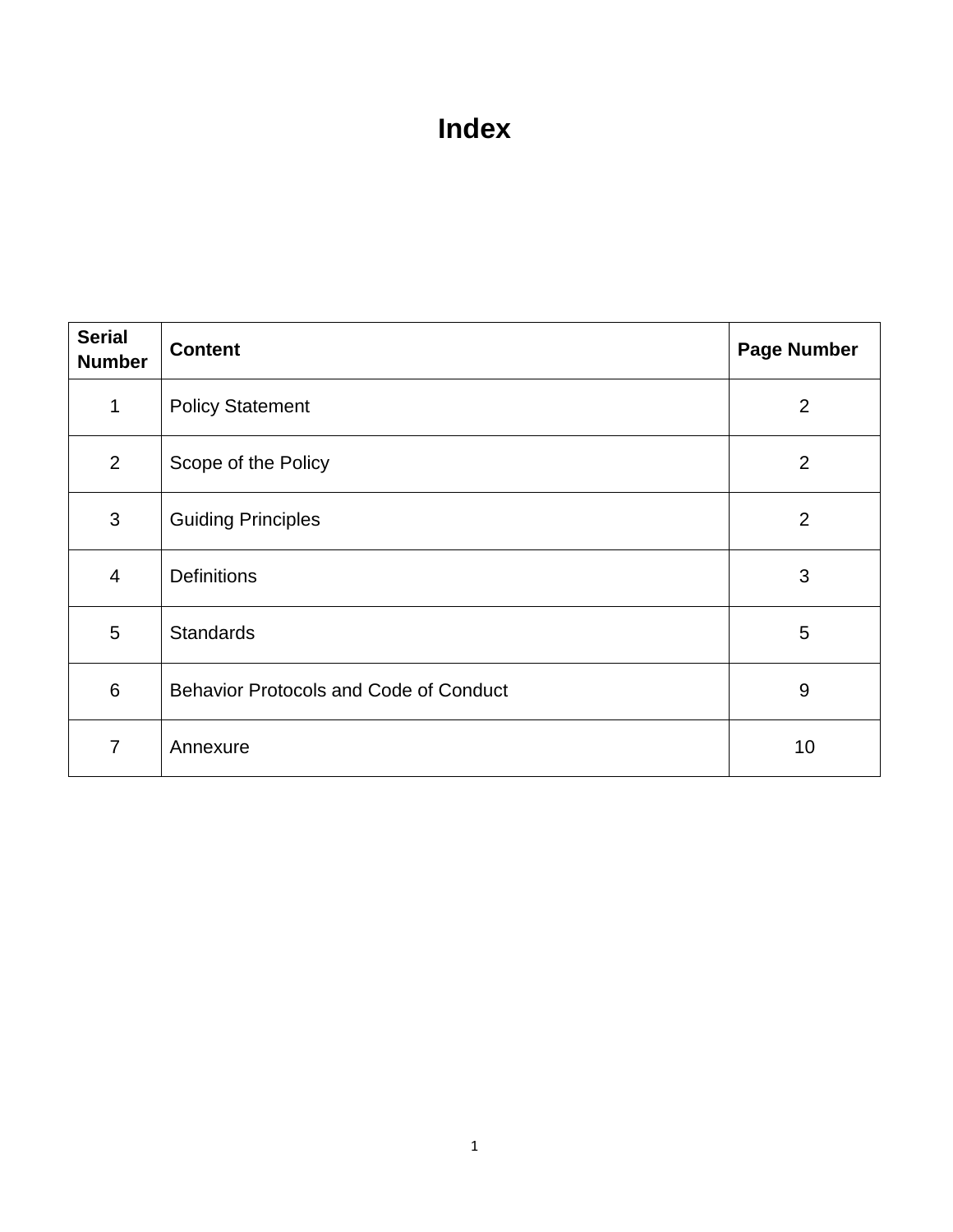## **POLICY STATEMENT**

The Gateway Ministries International is committed to protecting the Rights of the Children in accordance to the Bible, the UNCRC (United Nations Convention on Rights of the Child) and the Law of the Land. We follow this Child Protection Policy to ensure the highest standards of Child Protection among our stakeholders. This Policy will guide the reporting of Child Abuse allegations and prompt redressal of the same.

# **SCOPE OF THE POLICY**

This policy will endeavor to protect the child from all forms of abuse and uphold the rights of the children as enshrined in the UNCRC. Handling of child abuse allegations against children under our care will be guided by this policy taking into cognizance the law of the land. This Child Protection Policy provides a framework of principles, standards and guidelines to various aspects of Organizational Practice in relation to Child Protection.

This Child Protection Policy will be applicable to all Board Members, Staff (Permanent and Contract), Volunteers, Sponsors, Donors, Visitors, children and parents coming in direct or indirect contact with the children under our care.

## **GUIDING PRINCIPLES**

- Every child is made in the image of God and has an unique purpose in life
- All children must be treated with respect and dignity
- It is the duty of all caregivers to ensure that children reach their full potential
- Every effort will be made to ensure children in our program are protected from all forms of abuse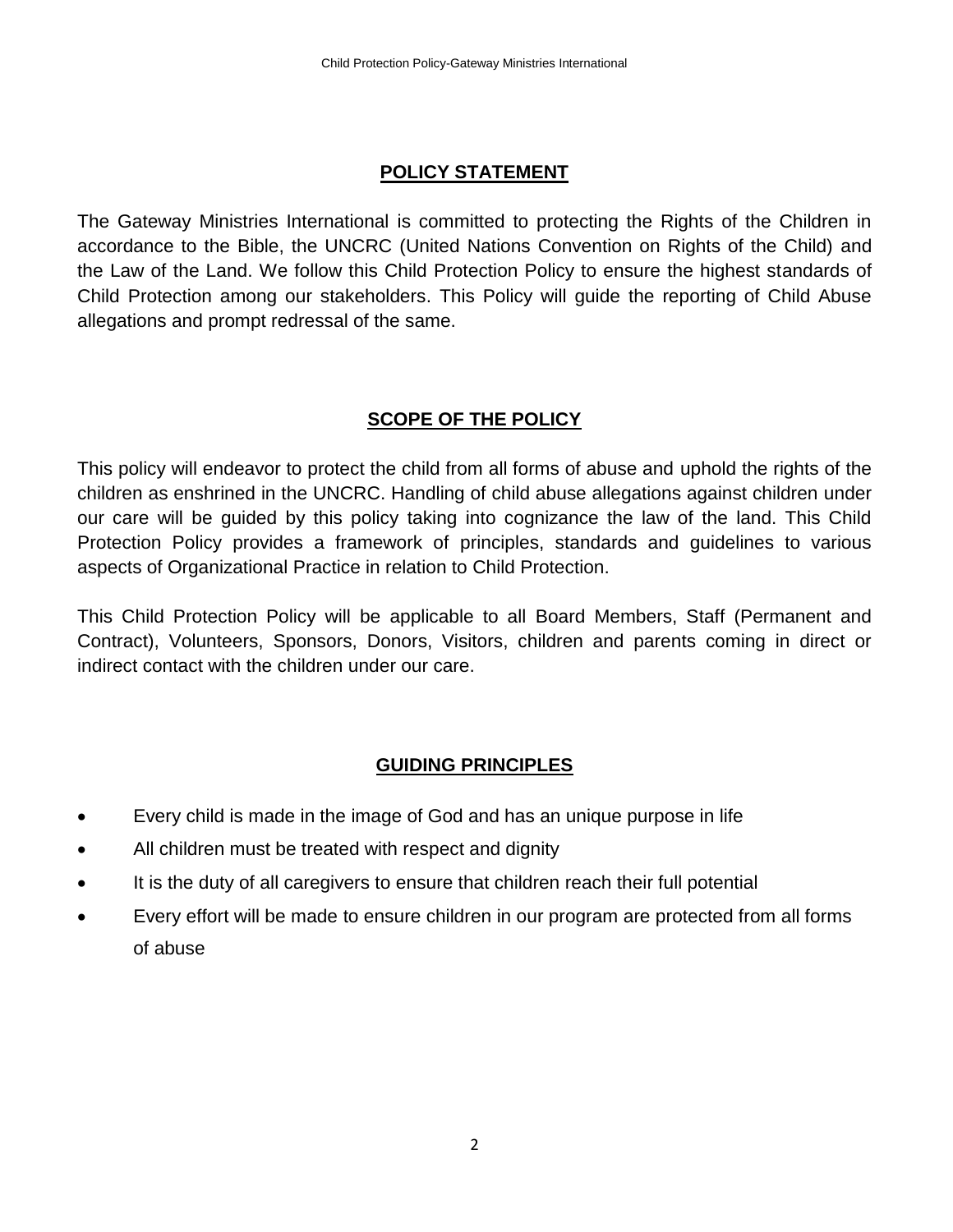# **DEFINITIONS**

# **Child**

According to the UN Convention on the Rights of the Child (Article 1) a child is every human being below the age of 18 years.

# **Child protection**

Child protection is a broad term to describe policies, standards, guidelines and procedures to protect children from both intentional and unintentional harm from any source. In this context, it applies particularly to the duty of our organization towards children in our care. UNICEF uses the term Child protection to refer to preventing and responding to violence, exploitation and abuse against children.

# **Child abuse**

'Child abuse' or 'maltreatment' constitutes 'all forms of physical and/or emotional ill treatment, sexual abuse, neglect or negligent treatment or commercial or other exploitation, resulting in actual or potential harm to the child's health, survival, development or dignity in the context of a relationship of responsibility, trust or power.'(WHO,1999)

# *(Alternate definition for child abuse)*

Child abuse refers to the intended, unintended and perceived maltreatment, whether habitual or not, of the child, including any of the following:

- Psychological and physical abuse, neglect, cruelty, sexual and emotional maltreatment.
- Any act, deed or word which debases, degrades or demeans the intrinsic worth and dignity of a child as a human being.

• Unreasonable deprivation of his/her basic needs for survival such as food and shelter; or failure to give timely medical treatment to an injured child resulting in serious impairment of his/her growth and development or in his/her permanent incapacity or death.

**Physical Abuse:** Physical abuse is the inflicting of physical injury upon a child. This may include burning, hitting, punching, shaking, kicking, beating or otherwise harming a child.

**Sexual Abuse:** Sexual abuse is inappropriate sexual behavior with a child. It includes fondling a child's genitals, making the child fondle the adult's genitals, intercourse, incest, rape, sodomy, exhibitionism and sexual exploitation. Also, online behavior that includes showing pornographic material, taking photos of the child in the nude, storing or producing child pornographic material, any such acts will be considered as "Sexual Abuse.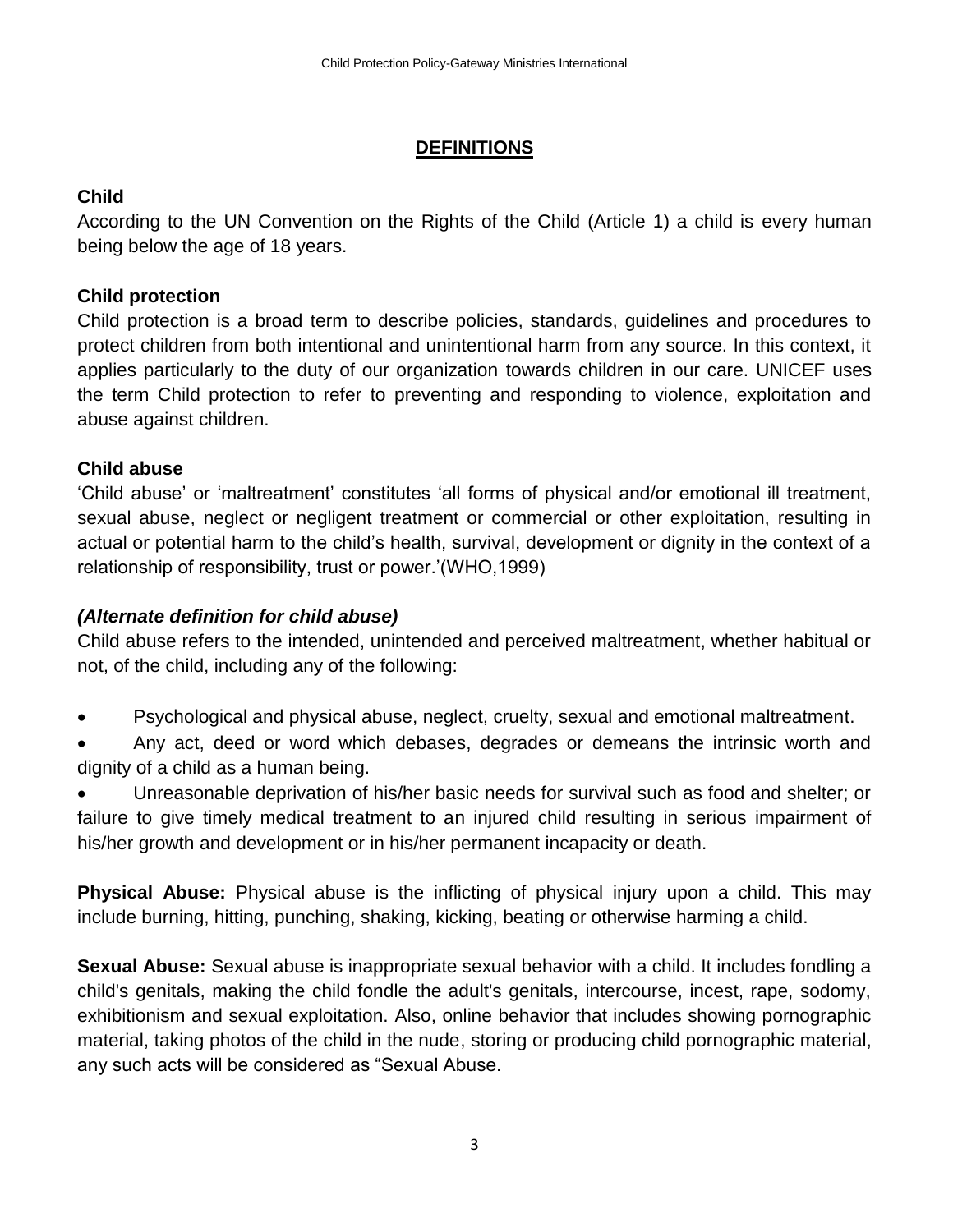**Emotional Abuse:** Emotional abuse is also known as verbal abuse, mental abuse, and psychological maltreatment. It includes acts or the failures to act by parents or caretakers that have caused or could cause, serious behavioral, cognitive, emotional, or mental trauma. This can include parents/caretakers using extreme and/or bizarre forms of punishment, such as confinement in a closet or dark room or being tied to a chair or threatening or terrorizing a child. Less severe acts, but no less damaging, are belittling or rejecting treatment, using derogatory terms to describe the child, habitual tendency to blame the child or make him/her a scapegoat.

**Neglect:** It is the failure to provide for the child's basic needs. Neglect can be physical, educational, or emotional. Physical neglect can include not providing adequate food or clothing, appropriate medical care or supervision. It may include abandonment. Educational neglect includes failure to provide appropriate schooling or special educational needs, allowing excessive truancies. Psychological neglect includes the lack of any emotional support and love, never attending to the child, substance abuse including allowing the child to participate in drug and alcohol use.

## **Definition of Child Protection Violation**

**Violation of Child Protection** in this context means:

- Any act or behavior that could potentially increase the risk of child being abused
- A failure to act in a situation when a child is being abused
- Failure to follow the code of conduct or other prescribed protocol of this policy without any suitable justification.

This policy calls for the mandatory reporting of all child protection violations. All members within the scope of the Policy should report as they witness, suspect or come to know of any form of child protection violation.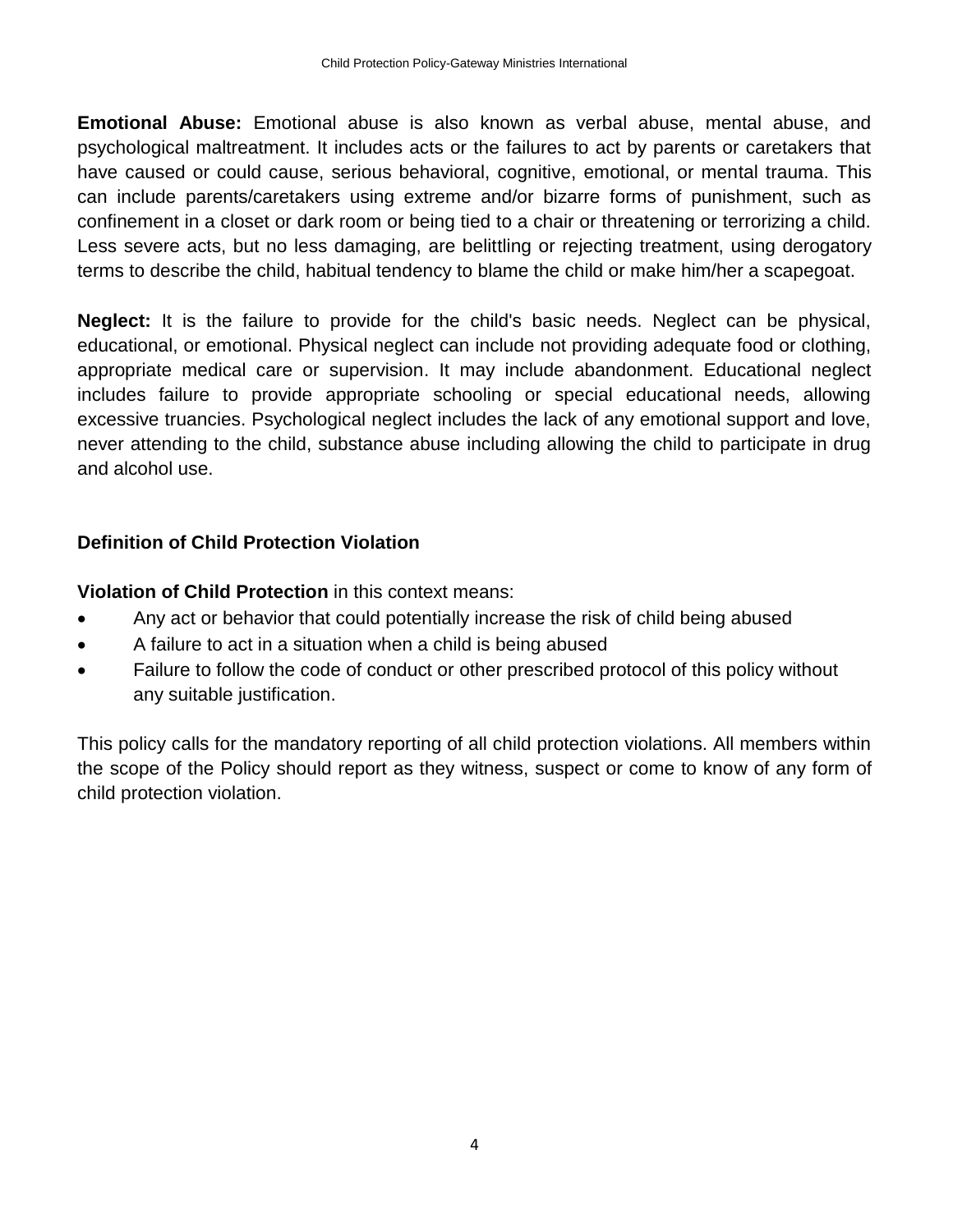#### **STANDARDS**

## **Our Organization will follow the following standards in relation to Child Protection**

**1. Recruitment:** Advertisements for Job vacancies will emphasize that our organization takes child protection seriously. The application forms of the applicants need to contain referral letters from two persons of standing in the community. The personal details of the applicant mentioned in the form needs to be thoroughly verified. This will be applicable for full time and part time staff, paid and unpaid volunteers, consultants, interns and anyone who will come in direct connection with the child through the program.

**2. Induction:** Orientation on Child Protection will be a mandatory part of the Induction process for all staff and volunteers. Every staff and volunteer joining the team will fully read through the Child Protection Policies of the organization and sign the pledge of commitment. A signed copy of the pledge would be maintained in the individual's file. (Sample Pledge of Commitment format is given in the Annexure)

**3. Training on Child Protection (CP):** All staff will undergo minimum 1 day training on CP (principles and standards of child protection) and a refresher course will be held every year **for all staff. At end of every refresher course, the staff and volunteers would sign the pledge of commitment to signify their recommitment.** All staff and volunteers new to Gateway Ministries International will be given appropriate child protection training as part of their induction program.

**4. Awareness:** Regular Awareness programs on rights of the child (UNCRC document can be used as reference) including the right to protection will be held for volunteers, Board Members, Consultants, Interns, Parents and guardians and anyone associated with the Church/School. Also, children under our care will be made aware of relevant aspects of the Child protection policy (Personal Safety Education) appropriate to their age. **Awareness also needs to be provided on acceptable and unacceptable behavior of adults and where they can get help and support when they experience or witness abuse, harassment or exploitation.** 

**5. Employment of Children:** No child below the age of 18 shall be employed for any reason by the organization either directly or indirectly. No staff shall employ children for work at their homes for any purpose at any point of time. Staffs found to be employing children are liable for impeachment.

**6. Communication Protocols:** We are committed to child protection in its publicity and external communications. All communications shall seek to preserve the child's dignity and protect each family's privacy.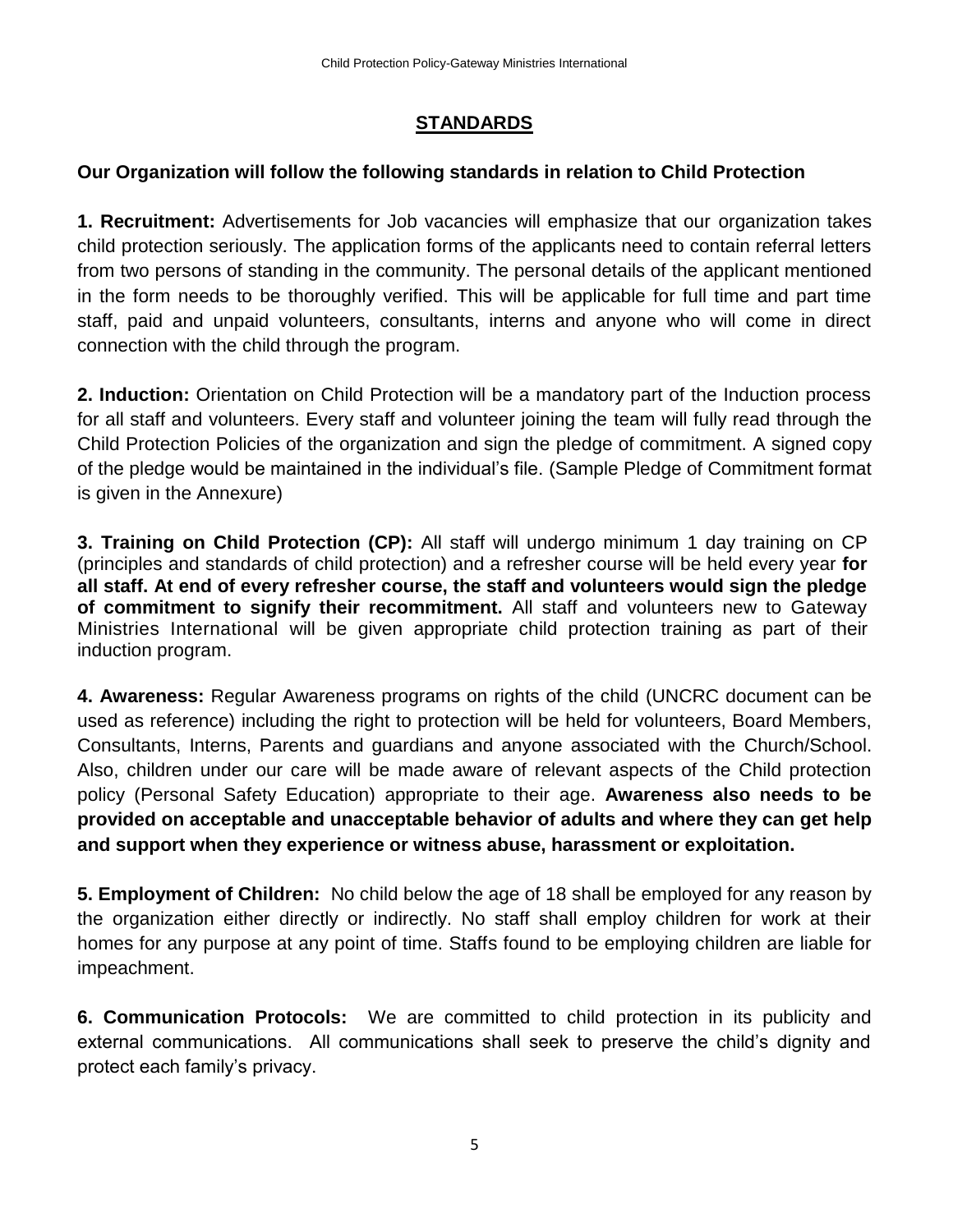**7. Allegation against Staff:** Any allegation of Child abuse against staff, Board Members and volunteers, whether within the organization or outside will be taken seriously, immediately reported to any one of the Child Protection Committee members, and the staff will be withheld from all responsibilities (or suspended) until proven innocent. **All complaints of child abuse against the staff members will be handled with strict confidentiality and investigated immediately.** 

**8. Failure to Report:** Severe action will be taken against staffs who fail to report child abuse cases that come to their notice. A person found to be hiding facts or failing to report child abuse will be treated as partner to the crime and action will be taken accordingly including immediate removal from his/her position.

**9. Formation of Child Protection Committee:** Child Protection committee will be formed within the organization with representation from Management to handle all allegations relating to child protection within the organization. The CPC will also oversee the promotion of Child Protection in the organization. The name list of all members of the Child Protection Committee with their contact details would be displayed in the premises for all to know. Details of the Child Protection Policy will be available in the Staff Handbook.

If a child protection committee member is accused of child abuse in any form then the concerned person will step down and the Management reserves the right to appoint a person until the investigation is completed.

#### **Composition of Child Protection Committee:**

The Child Protection Committee (CPC) will comprise of a minimum of three persons with one lady representative being mandatory. The CPC shall consist of 1) Nominee of the Board 2) A representative of staff nominated by the Management 3) A mental health professional or person from an NGO working in the field with child-related issues. This Committee will function for a term of three years. After this period, new members would need to be selected by the Management.

#### **10. Incident Management Plan by the CPC:**

**Allegations of abuse will be reviewed and investigated as determined necessary by the Child Protection Committee of the organization. Violation of the prescribed code of conduct may result in disciplinary measures as applicable to the organization / law of the land.**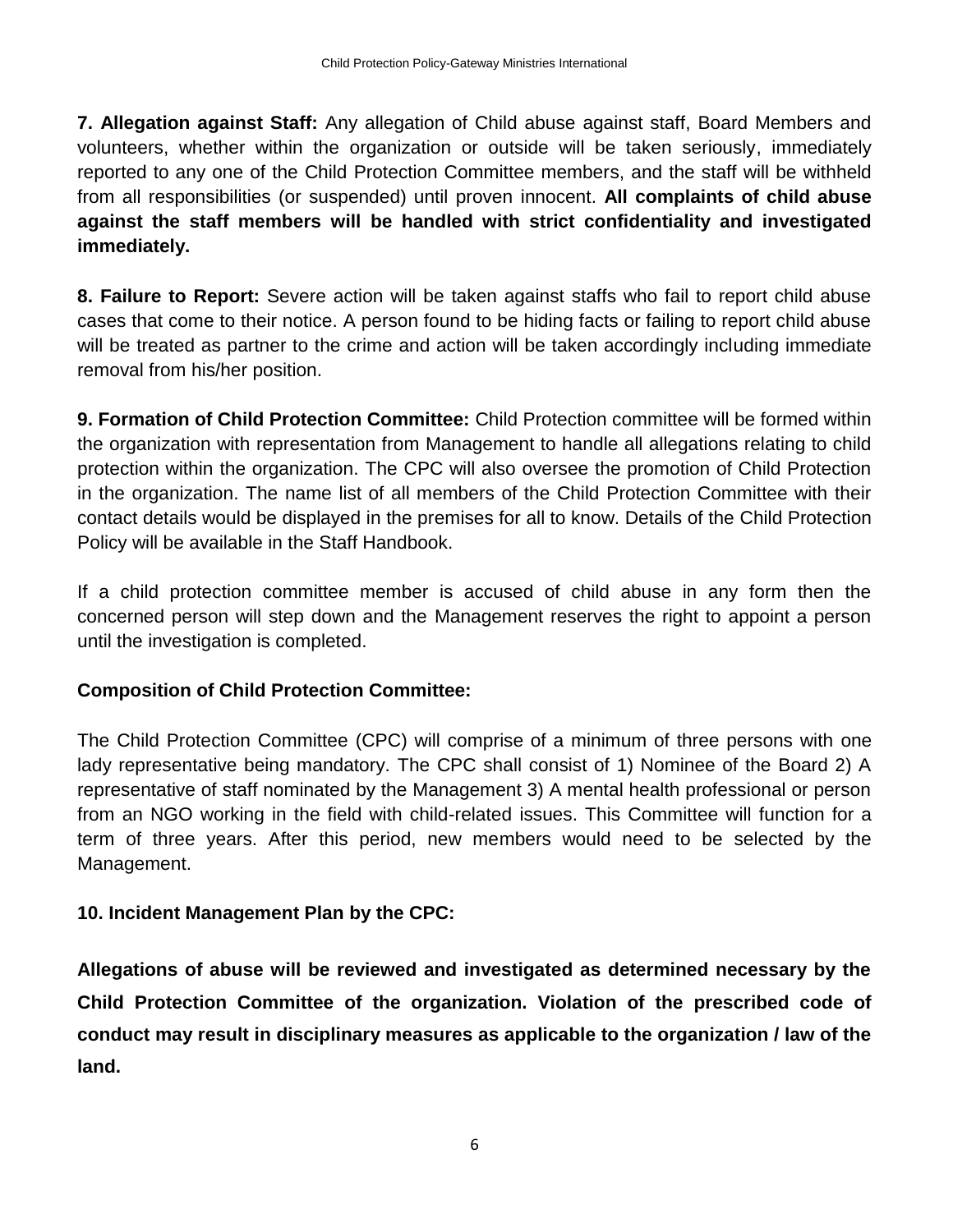#### **The CPC will handle allegations in the following manner:**

- ➢ Any allegation of child abuse should be brought to the knowledge of any member of the Child Protection Committee (CPC). The CPC may seek the complaint in writing or may themselves render such complaint in writing.
- ➢ The CPC will then examine the child, other child witnesses, parents or other persons concerned with the child abuse. This needs to be done in a child friendly manner. The parents or guardians of the child need to be informed not later than 24 hours of receiving information about the abuse. If the allegation is of a sexual nature, the CPC should report the incident to the local police and ensure that an FIR is registered immediately.
- $\triangleright$  The individual suspected of having committed the child protection violation will be given an opportunity to be heard.
- $\triangleright$  The CPC may make recommendations pending the inquiry regarding any immediate action that needs to be taken to protect the children. In case the alleged abuser is any staff, volunteer, or other persons in authority, the person shall be removed from active duty and or/ prevented from entering the Church/School premises with immediate effect pending inquiry.
- $\triangleright$  The inquiry before the CPC shall be conducted preferably within one month, and not later than three months of having received the complaint.
- $\triangleright$  If the alleged abuser is found guilty after completion of inquiry by the CPC with regard to an act or omission of child abuse or exploitation, the abuser shall be dealt with commensurate to the act or omission. Steps such as warning, transfer, demotion, suspension, termination of services without prejudice to existing State/Labor laws and or penal action.
- ➢ In case of child abuse violating any sections under the POCSO Act or a crime relating to breaking the Indian Penal Code, the CPC shall facilitate the registration of the First Information Report (FIR) with the police.
- $\triangleright$  The decision of the CPC needs to be recorded in writing and a copy forwarded to the Management, the child through parents or guardians and to the alleged abuser.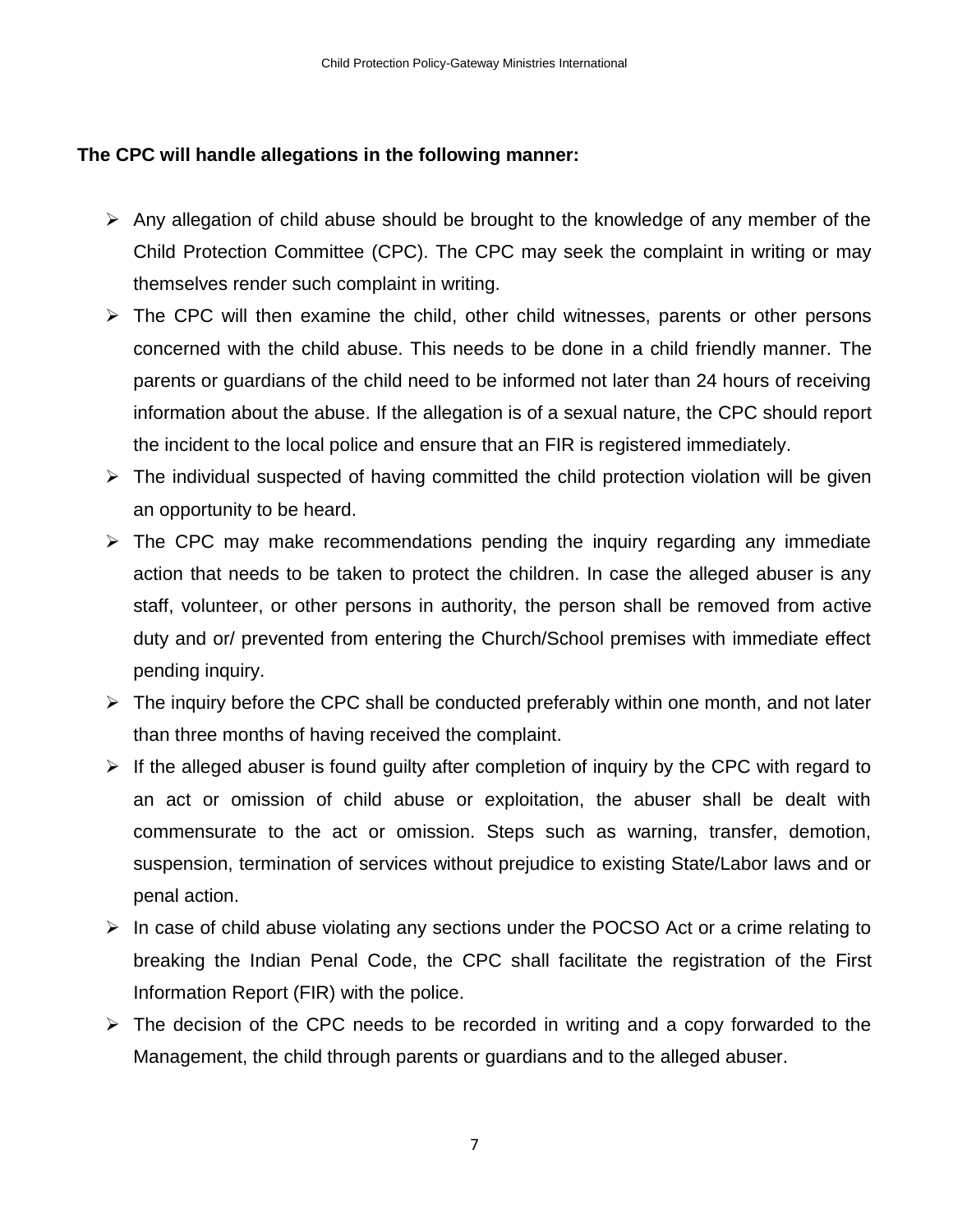- ➢ The records of the inquiry shall be treated as confidential. These will be preserved by the Management.
- ➢ In case of dismissal of a complaint, no action will be taken against the alleged abuser or the child who had complained.
- ➢ The children involved in the allegations will be referred to or provided counseling services to help overcome the trauma they have been through.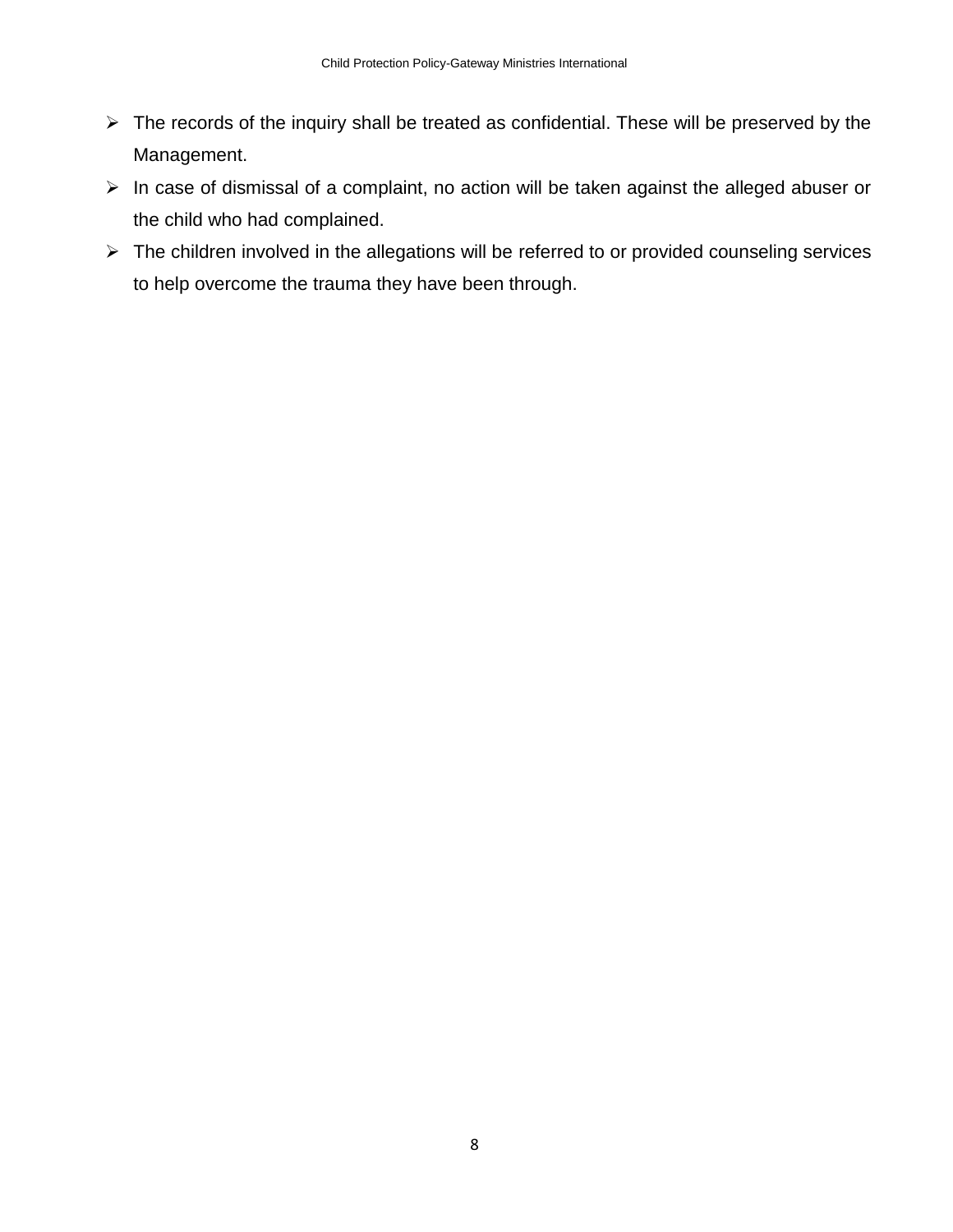# **BEHAVIOUR PROTOCOLS AND CODE OF CONDUCT**

 *Church Pastors, Leaders, Teachers, Employees and Volunteers:*

 $\triangleright$  Shall treat every child with dignity and respect regardless of differences of ethnicity, ability, gender, class or economic circumstances.

➢ Shall not engage in any act of child abuse, physical or sexual; child labor; pornography, or commit any act in violation of national laws on children's rights, whether engaging in program related activities or during personal time.

 $\triangleright$  Shall not commit any form of psychological abuse, such as verbally or physically intimidating, threatening, humiliating, or coercing a child.

 $\triangleright$  Shall not hug, caress or fondle the child at any time or touch the child in a way that makes the child uncomfortable. Shall not make any physical gestures in a manner that is found to be sexually provocative.

➢ Shall not use any computers, mobile phones, video cameras, cameras or social media to exploit or harass children or access child exploitation material through any medium.

 $\triangleright$  Shall not be alone with a child in a private place that cannot be readily seen by other responsible adults. Always try to keep doors open and be visible to others when with children. (This does not apply to parents with their own children or responsible caregivers appointed by the parent.) Whenever possible, ensure that another adult is present when working in proximity of children.

 $\triangleright$  Shall not hire children under age 18 as house helps or cause the employment of any child in any business, including home, commercial entrepreneurial business establishments or any hazardous work.

 $\triangleright$  Shall not use harsh physical punishment for disciplining children and youth. This prohibition includes slapping, hitting, or any other physical force during program activities.

 $\triangleright$  Shall ensure that all events and activities involving any children are in the best interests of the children involved. Ensure that chaperons/ escorts of both sex are present with children while they are taken out on project activities or field trips.

 $\triangleright$  Consent of the parents should be got while taking children for any outdoor activity. Constant efforts shall be made to educate children on their rights, issues of abuse and exploitation.

 $\triangleright$  Shall report any suspected abuse immediately to the Child Protection Committee.

 $\triangleright$  Shall comply with all relevant Indian and State legislation, including all child related laws.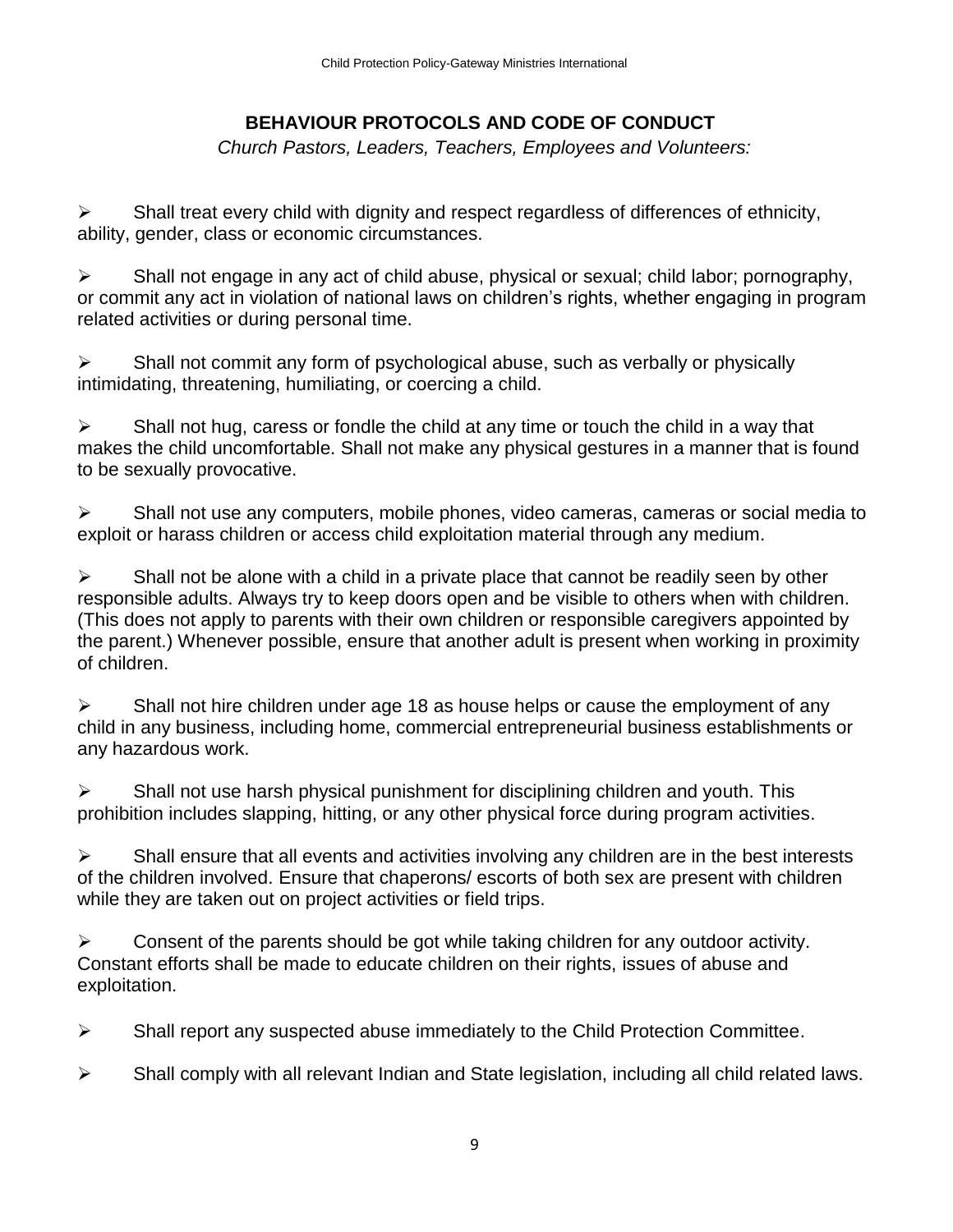#### *"See to it that you do not despise one of these little ones. For I tell you that their angels in heaven always see the face Of my Father in heaven" Matthew 18:10*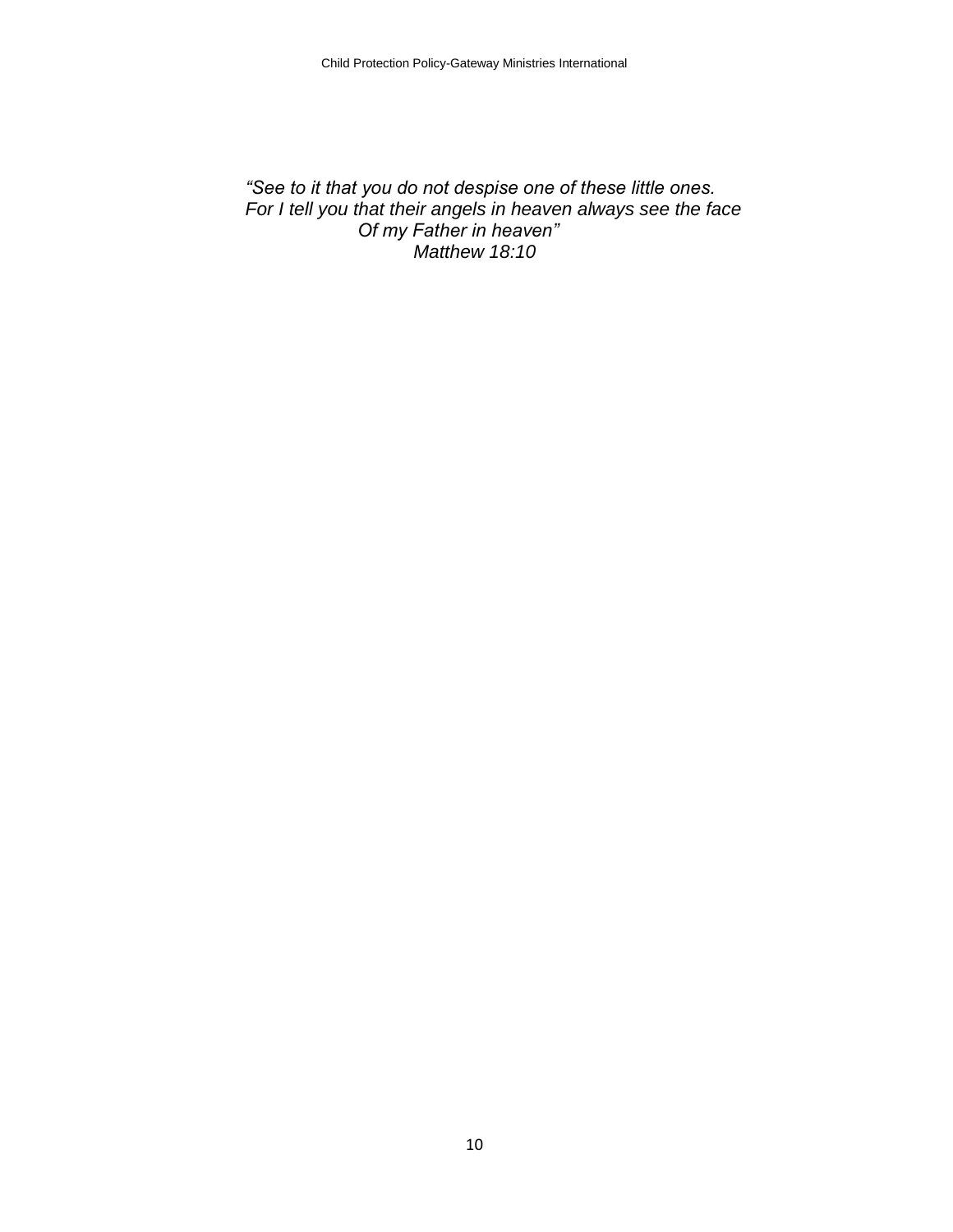#### **ANNEXURE**

**Pledge of Commitment: (this pledge shall be made by all staff and volunteers)**

**I, \_\_\_\_\_\_\_\_\_\_\_\_\_\_\_\_\_\_\_\_\_\_\_\_\_\_\_\_\_\_\_\_\_\_\_\_\_\_\_\_ have read and understood the** 

Please tear this portion and return to GMI head office Please tear this portion and return to GMI head office **Organization's Child Protection Policy, including the code of conduct.** 

**I acknowledge that this Commitment states expectations of me in my service and / or** 

**association with the activities of the organization. With my Signature affixed herein, I** 

**agree to abide by this Commitment.** 

**NAME:**  $\blacksquare$ 

**JOB TITLE/POSITION: \_\_\_\_\_\_\_\_\_\_\_\_\_\_\_\_\_\_\_\_\_\_\_\_**

**SIGNATURE: \_\_\_\_\_\_\_\_\_\_\_\_\_\_\_\_\_\_\_\_\_\_\_\_**

**DATE: \_\_\_\_\_\_\_\_\_\_\_\_\_\_\_\_\_\_\_\_\_\_\_\_**